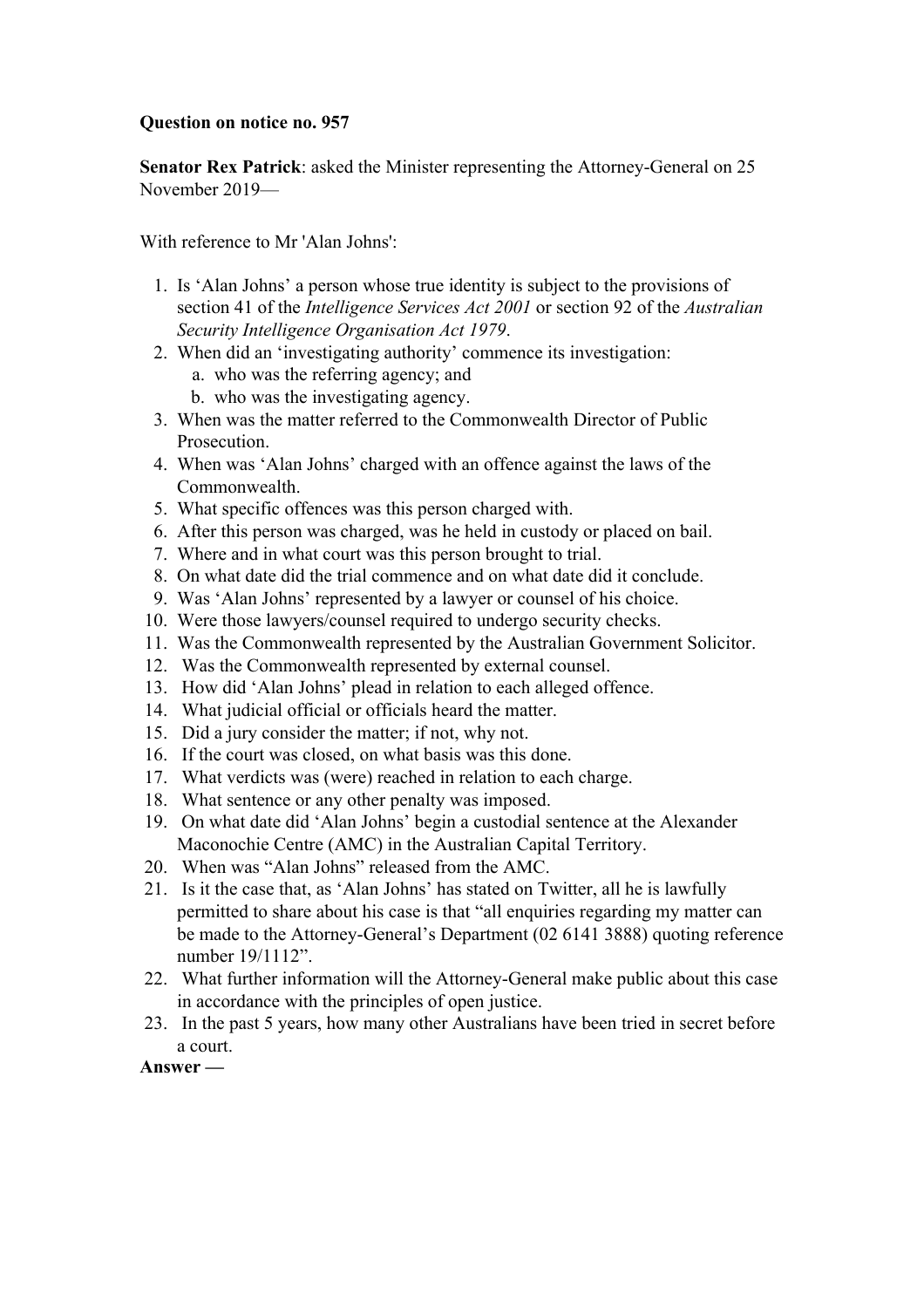**Senator the Hon Marise Payne** – The Hon Christian Porter MP has provided the following answer to the honourable senator's question:

There are court orders in place restricting the disclosure of information in this matter. Consistent with those orders, I can provide the following information.

The offender known under a pseudonym as Alan Johns communicated confidential information contrary to a lawful obligation not to do so. The relevant offences provide that the Attorney-General's consent is required before a prosecution can commence. The Australian Federal Police referred a brief of evidence to the Commonwealth Director of Public Prosecutions (CDPP). The CDPP considered the brief of evidence and subsequently made an independent decision that a prosecution was the appropriate course of action, in accordance with the Prosecution Policy of the Commonwealth. Accordingly, the CDPP sought my consent, which I provided.

The information was of a kind that could endanger the lives or safety of others. This risk remains. The prosecution commenced in the ACT Magistrates Court and was ultimately heard in the ACT Supreme Court. The National Security Information (Criminal and Civil Proceedings) Act 2004 (NSI Act) was invoked to manage the protection of the national security information in the proceedings. Once the NSI Act is invoked, the Attorney-General may be heard on issues relating to the disclosure and protection of national security information. The Attorney-General was represented by the Australian Government Solicitor in relation to the NSI Act. The court made orders under section 22 of the NSI Act, with the consent of the parties, protecting the national security information. The orders provided for a mechanism for closure of the court in circumstances where highly sensitive national security information would have been disclosed, but did not prevent the defendant or his counsel from accessing the information.

The NSI Act balances the need to protect national security information with the principle of open justice and gives the court wide powers to make orders it considers appropriate about such matters. The nature of the national security information involved in this proceeding informed the Commonwealth's position to seek protective orders. The matter is unique in my experience, and I am not aware of any other similar cases.

Mr Johns was represented by counsel of his choice. Mr Johns pleaded guilty to the offences. He was sentenced to a term of imprisonment for the offences. The term of imprisonment was two years and seven months, imposed across an aggregate of five charges. He was released from custody on recognisance to be of good behaviour for three years.

Consistent with the Supreme Court orders, the defendant may disclose the fact of his conviction and terms of his sentence and that the nature of his offending involved 'mishandling classified information'. The defendant could not otherwise disclose sensitive information including information that reveals the nature of his offending or the provisions against which the defendant was charged or convicted. The orders did